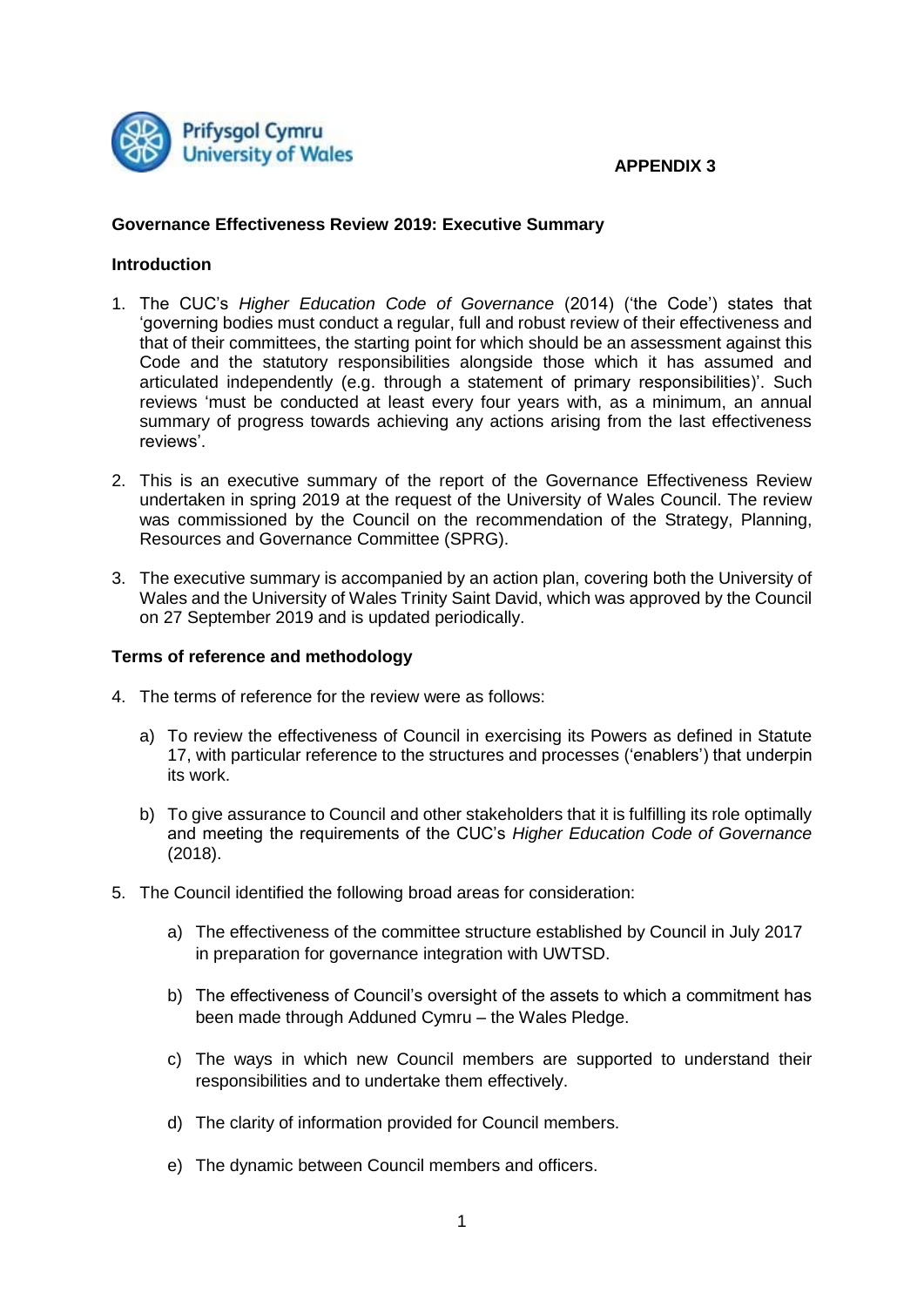- f) The management of duality of interests.
- g) The optimum size of Council in the future.
- 6. The review was undertaken by a small group appointed by the Chair of Council in consultation with the Chair of SPRG, comprising:
	- Deris Davies Williams, independent member of Council
	- Professor David Timms, consultant, formerly Deputy Vice-Chancellor, Bath Spa University, external member

Support was provided by Sarah Clark, Clerk to Council.

- 7. The review methodology comprised (in chronological order):
	- a) preparation of background documentation for the review group, including contextual information for the external member. The documentation included recent publicly available reports on higher education governance effectiveness;
	- b) an initial, short meeting of the review group on 15 February 2019 to discuss the review with the Chair of Council and thereafter to agree its approach and identify preliminary lines of enquiry;
	- c) distribution of a questionnaire, informed by the survey tools available from the Leadership Foundation, to Council members and senior officers, and subsequent analysis of the outcomes. The response rate of members was around 63%;
	- d) meetings of the review group with members of Council and senior officers on 26 February 2019, and a subsequent telephone discussion with an independent member who was unable to attend on that date:
	- e) a final meeting of the group on 26 February 2019 and subsequent discussions to agree its preliminary conclusions;
	- f) preparation of a draft report by the Clerk, for discussion by and the approval of the review group.
- 8. The review group is grateful to all Council members and senior officers who participated in the review through meetings and completion of the questionnaire, and contributed so constructively to the discussions.

# **Conclusions**

- 9. In conclusion, and as a result of its meetings and deliberations, the review group:
	- confirmed that Council is effective in exercising its Powers as defined in Statute 17
	- provided assurance that Council is meeting the requirements of the CUC's *Higher Education Code of Governance* (2018).

10. In support of this conclusion, the external member of the review group commented: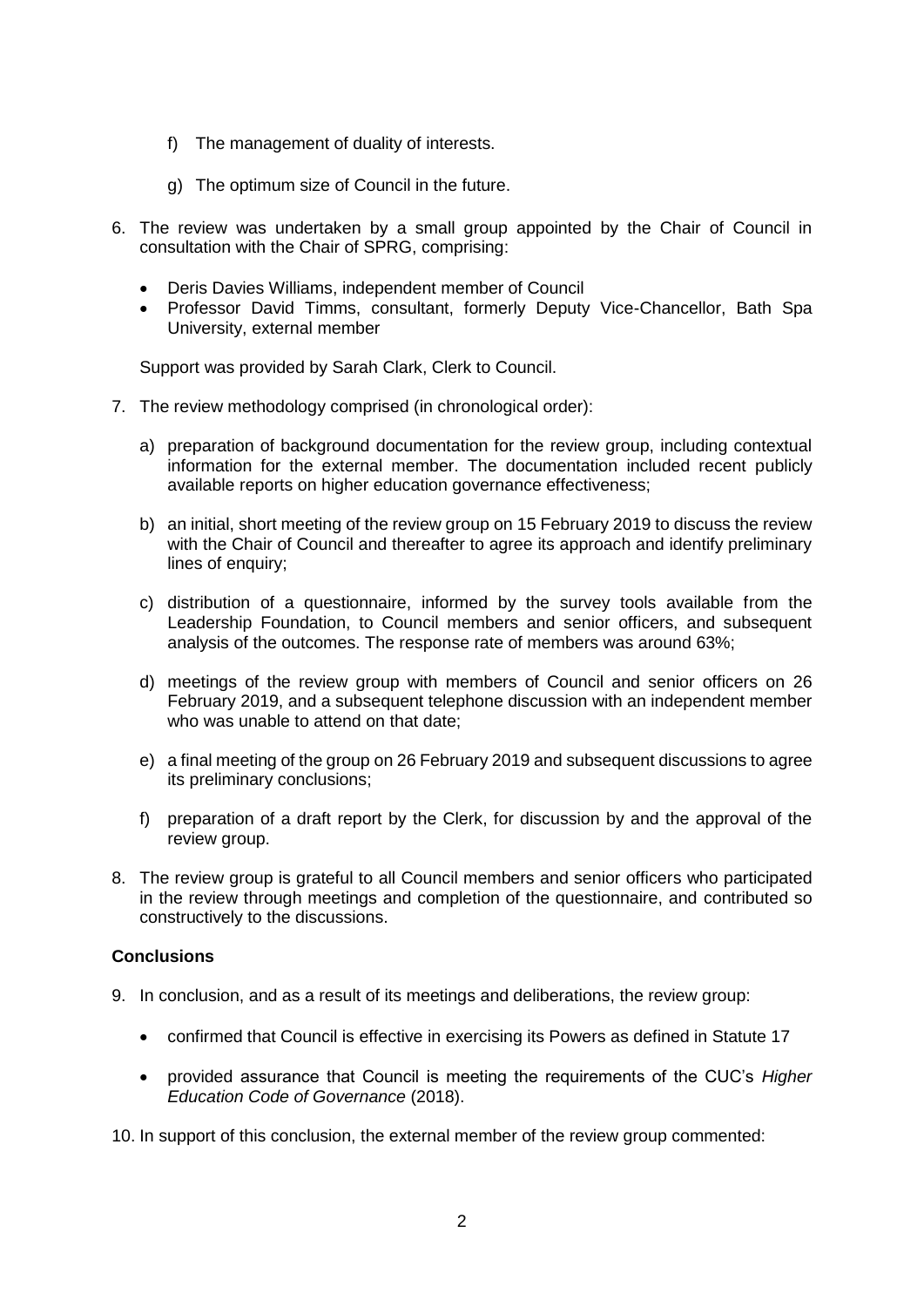*'Overall, I formed the view that Council members and the staff of the University were managing an immensely complex project with great commitment. As per the Review's terms of reference, Council can be assured that it is 'fulfilling its role' in an effective and efficient manner. The recommendations are intended, therefore, further to develop Council effectiveness and efficiency, since they build on a secure existing foundation.'*

#### **Recommendations**

11. The review group made 11 recommendations to support the further development of Council's effectiveness and efficiency, as outlined below.

Recommendation 1: that Council considers its overall strategy for the management and governance of the University's subsidiaries and assets. This consideration should include whether the assets should be treated as operational units under the responsibility of a senior staff member who reports to SPRG and Council.

Recommendation 2: that Council considers adopting a scheme of delegation that explicitly states the primary purposes, scope of authority and responsibility for decision making of all standing committees and individuals acting with the authority of Council.

Recommendation 3: that the project plan for progress towards full merger and the risk register should be reviewed and thereafter should be monitored directly by Council.

Recommendation 4: that a dynamic and user-friendly source of current information for Council members is developed.

Recommendation 5: that Council and standing committee agendas and supporting papers are organised so as to:

- introduce each agenda item through a cover sheet in common form which clearly:
	- $\circ$  provides a summary of the accompanying documentation (with reference to the location of any additional sources of information where appropriate);
	- o sets out the decision required of Council.
- wherever possible, provide a written report in relation to each item, allowing members more time to absorb information in advance and refer to it after the meeting

Recommendation 6: that Council reviews the timing and frequency of meetings against the flow of business, with a view to ensuring that papers can be made available in good time.

Recommendation 7: that members are asked, at the start of each meeting, to identify any agenda items for which they have a duality of interest.

Recommendation 8: that Council develops written policies on the management of potential conflicts of interest in relation to overlapping roles of members of Council and the boards of 'assets', and also in relation to the possibility of 'conflicted quora'.

Recommendation 9: that Council considers reducing the size of the Audit Committee and reviewing the membership of that Committee to ensure the appropriate balance of expertise.

Recommendation 10: that progress against the review recommendations is considered by SPRG at its first meeting in each academic year.